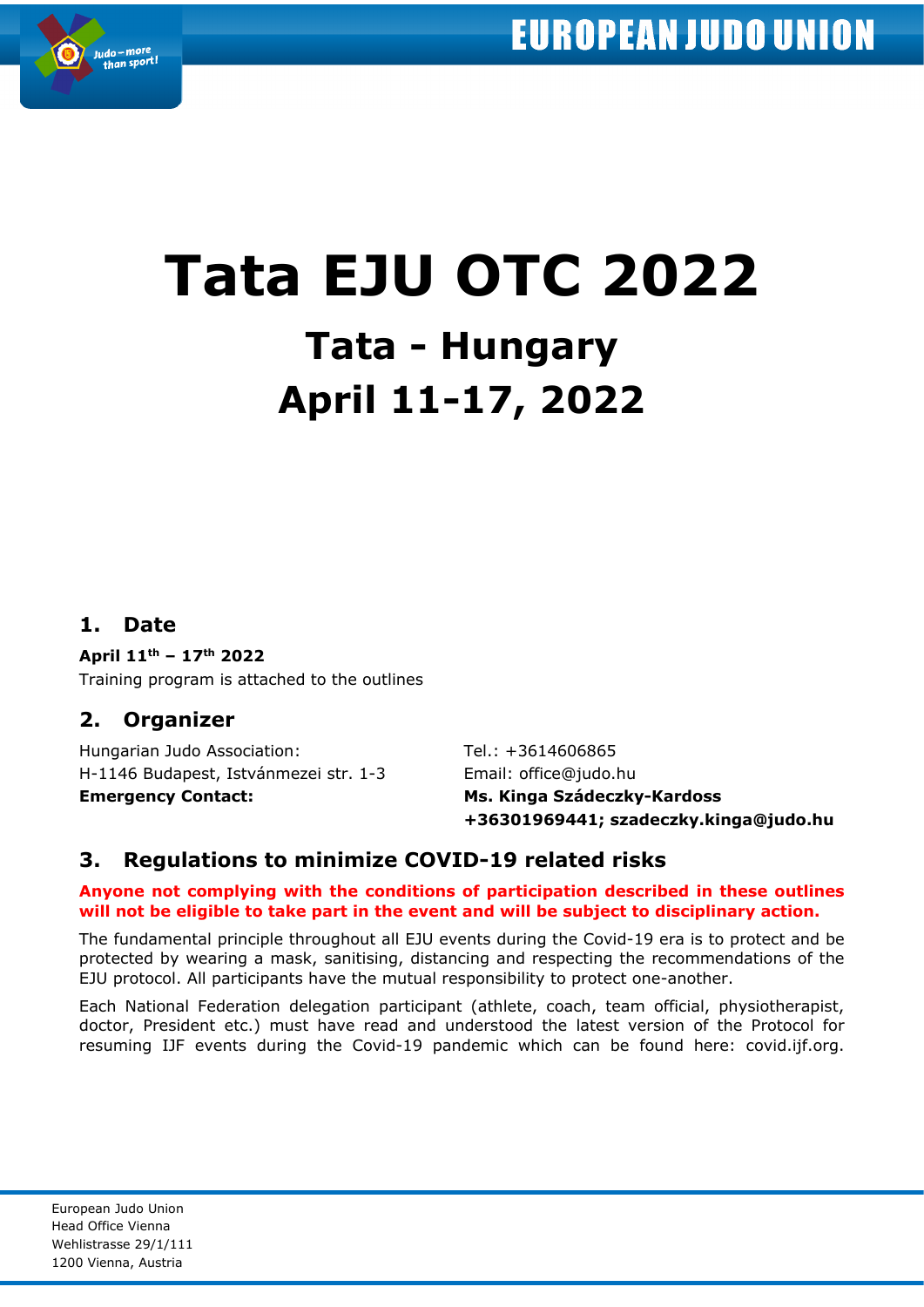## **Tata EJU OTC 2022 NTata, HUN**

#### **PLEASE NOTE:**

**• Each National Federation taking part must nominate a Covid-19 Manager who is fluent in English.**

#### **• There can only be ONE (1) COVID-19 MANAGER PER FEDERATION!**

#### **Before Travelling**

1. Check if you need a visa, and if yes request it from the organiser. Please send a good quality passport copy (PDF) to- Kinga Szádeczky-Kardoss; **szadeczky.kinga@judo.hu.**

2. Book accommodation and send a detailed rooming list. Last minute changes can be arranged whilst the delegation waits in the bus or outside the hotel.

3. Present on arrival:

If you are FULLY vaccinated:

1 PCR test which is not older than 72 hours before entering the bubble and vaccination/recovery certificate

If you are not vaccinated:

two (2) Covid-19 negative individual medical certificates done maximum five (5) days before entering the bubble and taken at least (minimum) 48 hours apart (can be more than 48 hours). Please make sure that all documents have also has an English version.

During the period when the tests are done you should stay isolated and limit contact with other people as much as possible. If you experience any kind of symptoms do not start to travel (even with two negative PCR tests).

4. Present upon arrival IJF Liability Release Waiver which is uploaded to my.ijf.org once and is valid through the whole year 2022. The document can be found under the link:

https://www.ijf.org/covid19/2663 and on EJU homepage for every event.

5.PCR tests, Vaccination/Recovery certificate & Liability Release Waiver must be provided.

**All pre-event COVID-19 documents must be uploaded on the IJF platform: my.ijf.org before travelling. If assistance is required please contact covid@ijf.org. Fourteen (14) days after the event, all data will be deleted**.

#### **Entering Hungary**

The following must be brought/at hand for border control:

- 1. Passport, ID, and applicable visas, as required
- All regular border-crossing regulations must be followed regarding the validity of passports and visas, as applicable for each respective country

• Border control officers will check documents (passports or other documents that contain similar information to those in passport)

2. Official Invitation from the **Hungarian Judo Association**

All participants must present a PRINTED invitation letter from the **Hungarian Judo Association** that the border control officers may keep.

3. Negative PCR test not older than 72 hours.

All participants must be ready to present a negative PCR test.

#### **Entering a bubble**

The event venue (hotels, training hall etc.) will be classified as bubbles and to reduce risk a "bubble to bubble" concept will be used. People are NOT allowed to leave their bubble as contamination could occur endangering the safety of the event and the health of the participants.

1. At least one (1) PCR test per participant will be performed immediately upon arrival. The test will be held at the **Sports Centre.**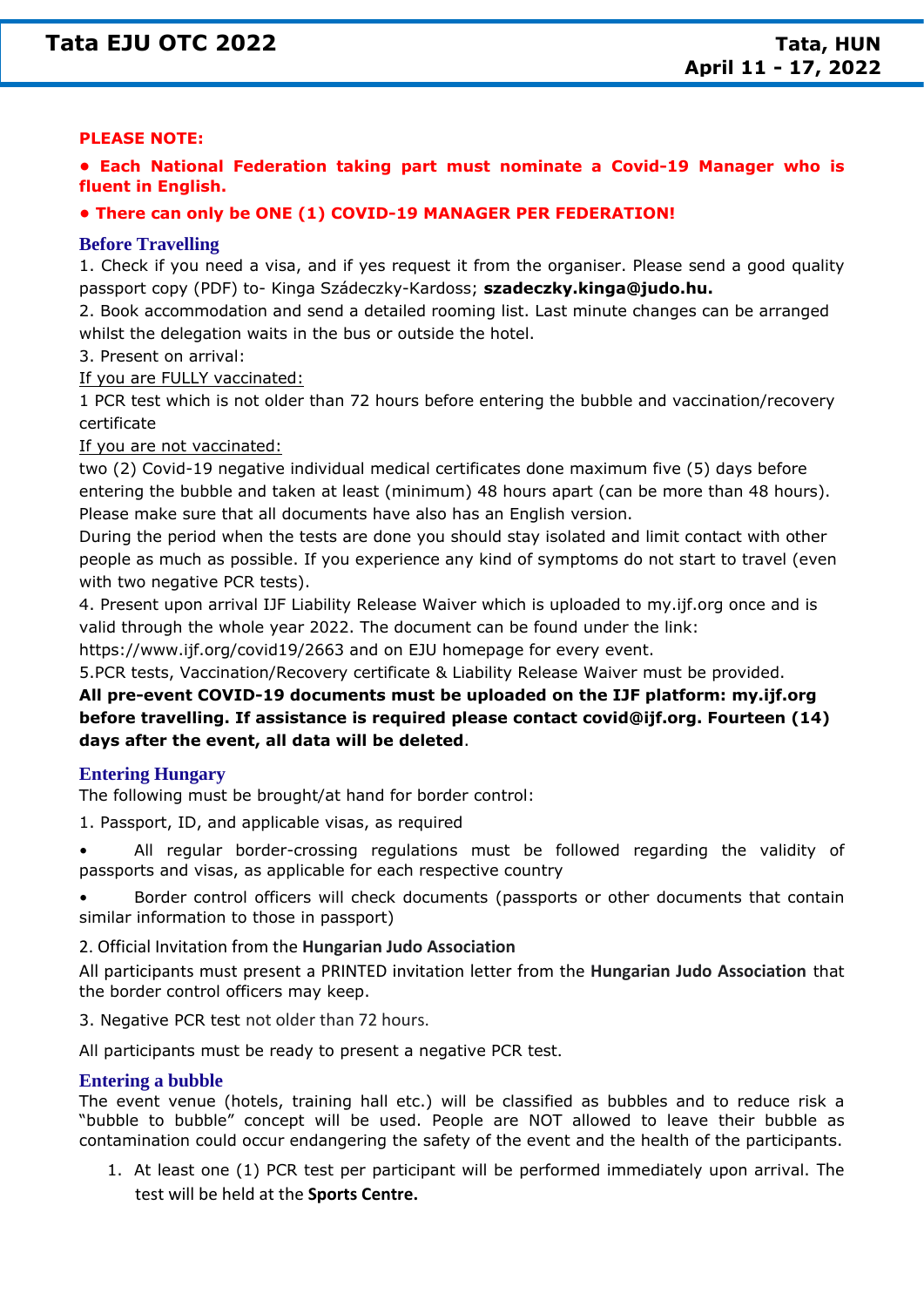- 2. Cost of the test is **100 € Euro** which has to be paid by the participating federation prior the arrival.
- 3. Until test results are obtained, all participants must remain in their hotel rooms, where water and any paid meals will be ensured until the receipt of the test results.
- 4. Antigen retests will be done on April 13 and April 15. Cost: 30 Euro

#### **Throughout your stay**

1. Within the bubble 2 subgroups will be created: male teams and female teams. The groups must not meet - neither during training nor during breakfast, lunch and dinner

2. Wash/sanitise your hands regularly, especially if you have had contact with a person or an object. Competitors should wash and disinfect their hands and feet regularly, especially before the warm-up and the training.

3. Wear a mask at all times (change it at least twice a day). Exceptions: masks are not obligatory during the training. Masks may be removed while eating in dining areas. Maintain 1.5 m distance at all times.

4. Submit yourselves to contactless temperature measurement by the organiser on arrival at the point of entry in the country, at accommodation premises, throughout the training camp to be accepted by all accredited population.

Anyone registering a high temperature will be asked to remain outside and their delegation COVID-19 Manager and the LOC COVID-19 Manager will be contacted. An opportunity to recheck their temperature will be given, if it is still high a final decision will be made by the LOC COVID-19 Manager.

#### **In case of positive result**

Each case will be consulted with the local epidemiological authorities.

Quarantine period: 5 days

Quarantine hotel: **Q Panzio** (Tata, Tópart stny. 9).

Anyone with a positive test MUST stay in the quarantine hotel provided by the organiser. The cost must be paid by the National Federation.

#### **Insurance**

It is the responsibility of the National Federation to ensure that in addition to their normal insurance they have sufficient insurance in place to cover any COVID-19-related costs. The organiser of the event and the EJU accept no liability for any claims relating to cancellation of the event due to COVID-19 or medical costs for any COVID-19 related illness that may affect a National Federation delegation member during the event.

#### **Symptoms after arrival**

Anyone who experiences symptoms after arrival must immediately contact their Team COVID-19 Manager

#### **Local Covid Manager: Ms. Kinga Szádeczky-Kardoss; +36301969441**

#### **Exit tests**

Exit PCR tests may be booked with the organiser, if required. Where to book: szadeczky.kinga@judo.hu Price: 100€

### **4. Venue**

#### **Tata Olympic Centre**

Baji str. 21 H-2890 Tata Hungary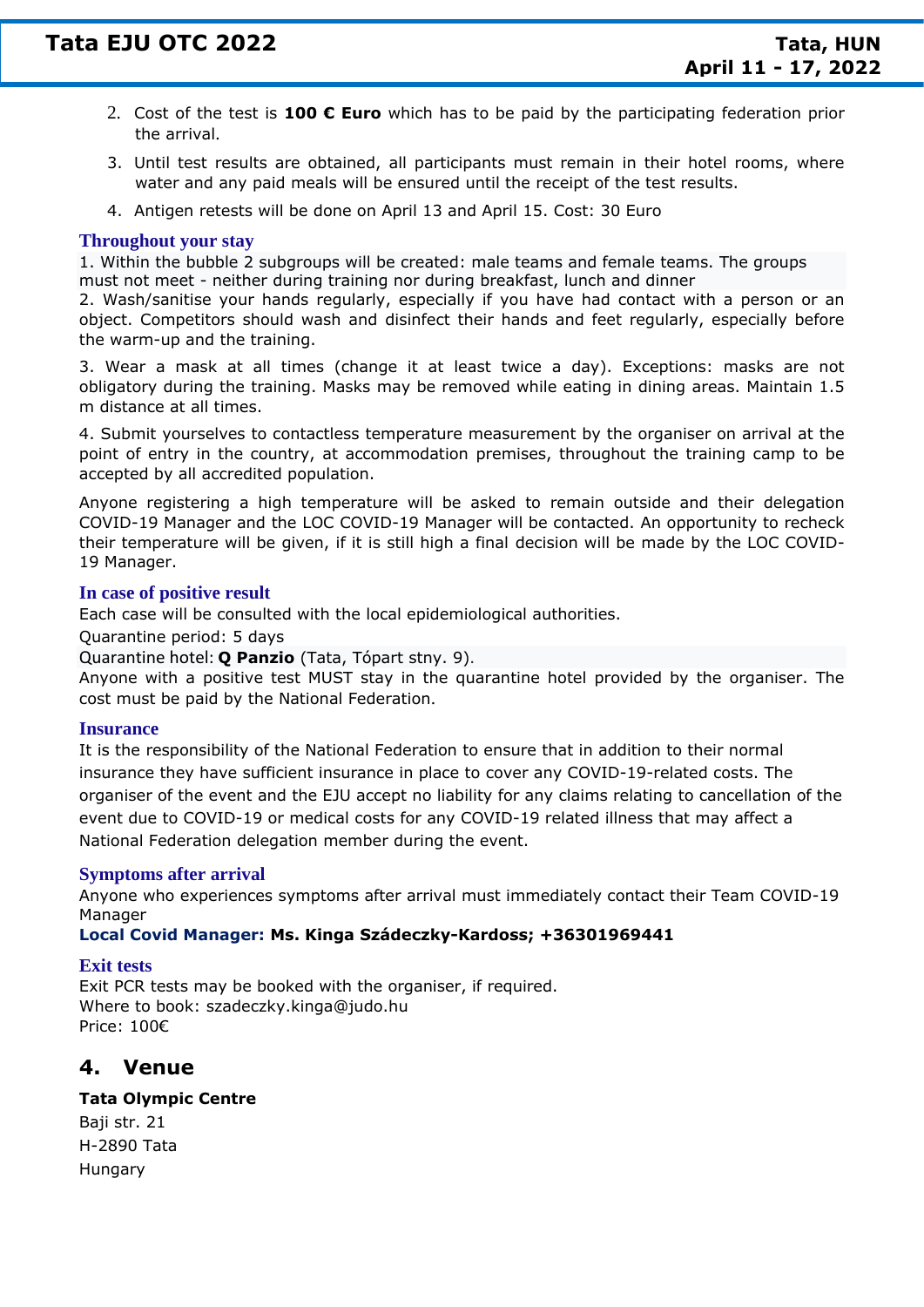## **5. Participation**

EJU/IJF Member Federations can participate at the OTC. The numbers of athletes participating in the EJU OTC is limited.

COVID-19-regulations limit the number of athletes to **220 people**. Due to the pandemic situation, EJU member NF-s will have priority.

## **6. Deadlines**

| Visa application:                  | March 28th, 2022 |
|------------------------------------|------------------|
| Reservation Form Hotel/Transport:  | March 25th, 2022 |
| Payment before:                    | March 28th, 2022 |
| Final Entry by name, Rooming list: | March 28th, 2022 |

## **7. EJU Participation Fee**

30 € per participating athlete of EJU Member Federations 100 € per participating athlete of Non-EJU Member Federations

## **8. Age**

15 years old and over (Born in 2007 and before)

## **9. Responsibility of the Federations**

The athletes will train under the full responsibility of their National Federations. Each National Federation is responsible for insuring its judoka against 'injury and third part risk (public liability)' during the period of the camp. The European Judo Union and Hungarian Judo Association decline all responsibility.

## **10. Accreditation**

At least one team delegate (and not more than 2) who have been tested on spot and received negative results must attend the accreditation on 11 of April from 8:00 till 16:00 at the at the Olympic Center, Tata to confirm the entries of all athletes and officials and accommodation payment. Very important: Each National Federation must be represented by a team leader or coach responsible for registration of ALL athletes from the respective National Federation, regardless club or other membership. Every National Federation will be accepted for accreditation only once, when all entries and payments can be confirmed at the same time.

## **11. Facilities**

2 halls 800 m2 + 600 m2 tatami, 2 weight lifting rooms etc. Running tracks in a park. Swimming pool 25m with - hot pool with air massage, jacuzzi

## **12. Transport**

**Arrival Airport**: Budapest, Liszt Ferenc International Airport, transfers to the OTC from Budapest airport will be charged 40 Euro return way per person. **Arrival train station**: Budapest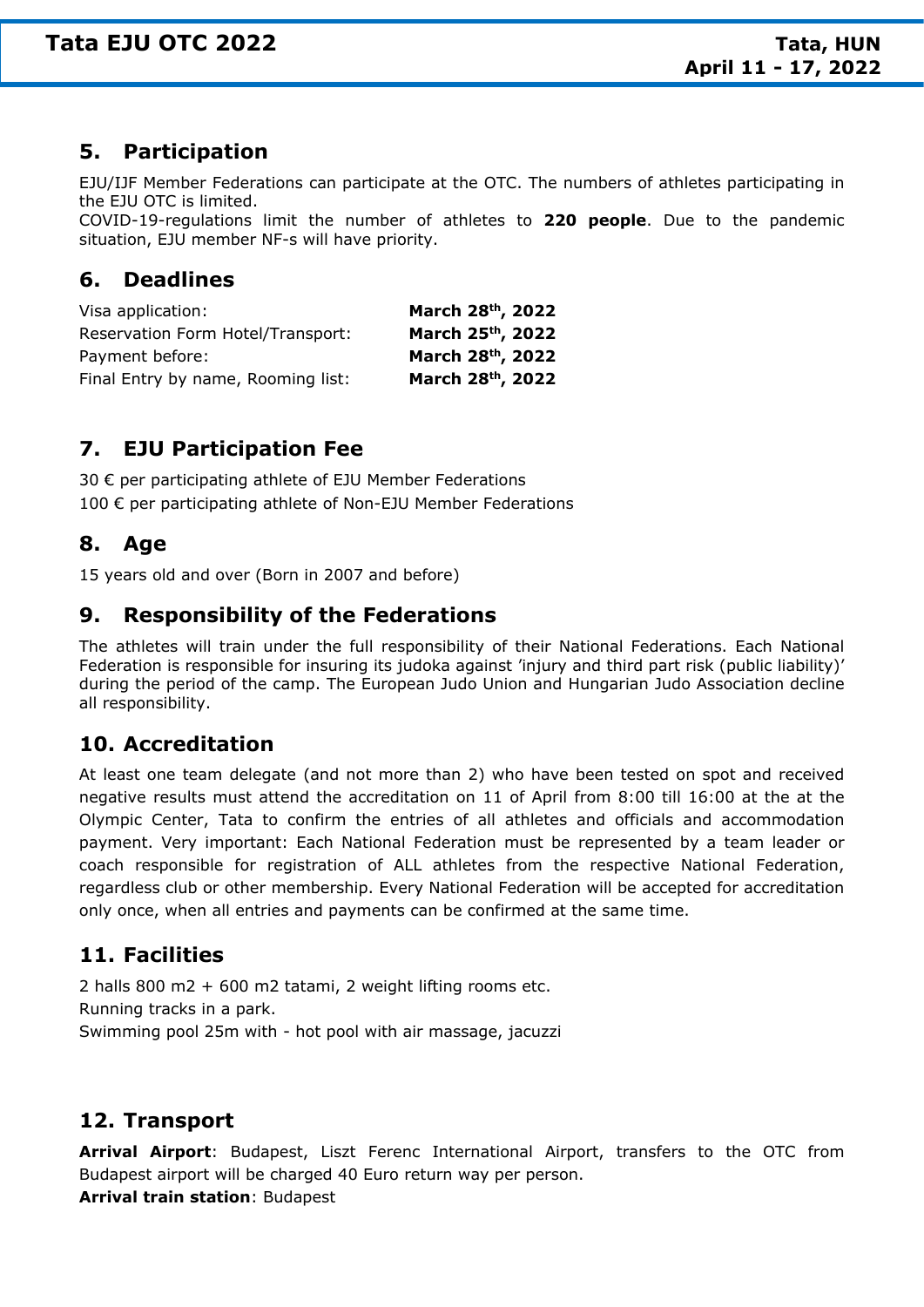## **13. Accommodation**

Arrivals are allowed only on 11 and departures on 17 April Address: H-2890 Tata, Baji str. 21

| Olympic Sport Centre,<br>Tata | Price per person per<br>6niahts | Extra nights |
|-------------------------------|---------------------------------|--------------|
| <b>Full Board Single</b>      | 750 €                           | 125€         |
| <b>Full Board Double</b>      | 480 €                           | 80 €         |

#### **Accommodation reservation system:**

Accommodation contact person: szadeczky.kinga@judo.hu

Reservations will be processed strictly according to the date of your payment.

Check-out not later than 11:00 am, otherwise an additional night will be charged.

Full board is starting with dinner on the day of arrival, and ending with breakfast on the day of your departure.

In case of any damage to hotel property or training venue caused by members of a delegation, their National Federation will be charged by the organizing committee.

## **14. Cancellation policy**

#### **After 28 of March 2022: no refund**

**In case of event cancellation by the EJU or the Hungarian authorities full payment will be refunded.**

## **15. Payment**

To confirm your entry, kindly complete the payment for accommodation **before 28th of March 2022** to our bank account. All bank fees and money transfer costs must be paid by the sender federation. **We regret not to accept credit cards.**

|                            | <b>Name of Account Holder:</b> Hungarian Judo Association |
|----------------------------|-----------------------------------------------------------|
| Address:                   | H-1146 Budapest, Istvánmezei str. 1-3.                    |
| Name of bank:              | <b>OTP</b> Bank                                           |
| <b>Account No. IBAN:</b>   | HU36 1176 3842 0035 2888 0000 0000                        |
| IBAN:                      | CZ14 0600 0000 0001 8106 0351                             |
| <b>SWIFT:</b>              | <b>OTPVHUHB</b>                                           |
| <b>Purpose of payment:</b> | <b>Nation/Tata EJU OTC 2022</b>                           |

## **16. Visa**

For nations who need VISA to enter the Hungary, please send not later than **28th of March 2022 to** Ms. Kinga Szádeczky-Kardoss **szadeczky.kinga@judo.hu**

## **17. Training Support by EJU Refereeing Commission**

EJU Refereeing Commission members will attend the OTC on 13th April, 2022